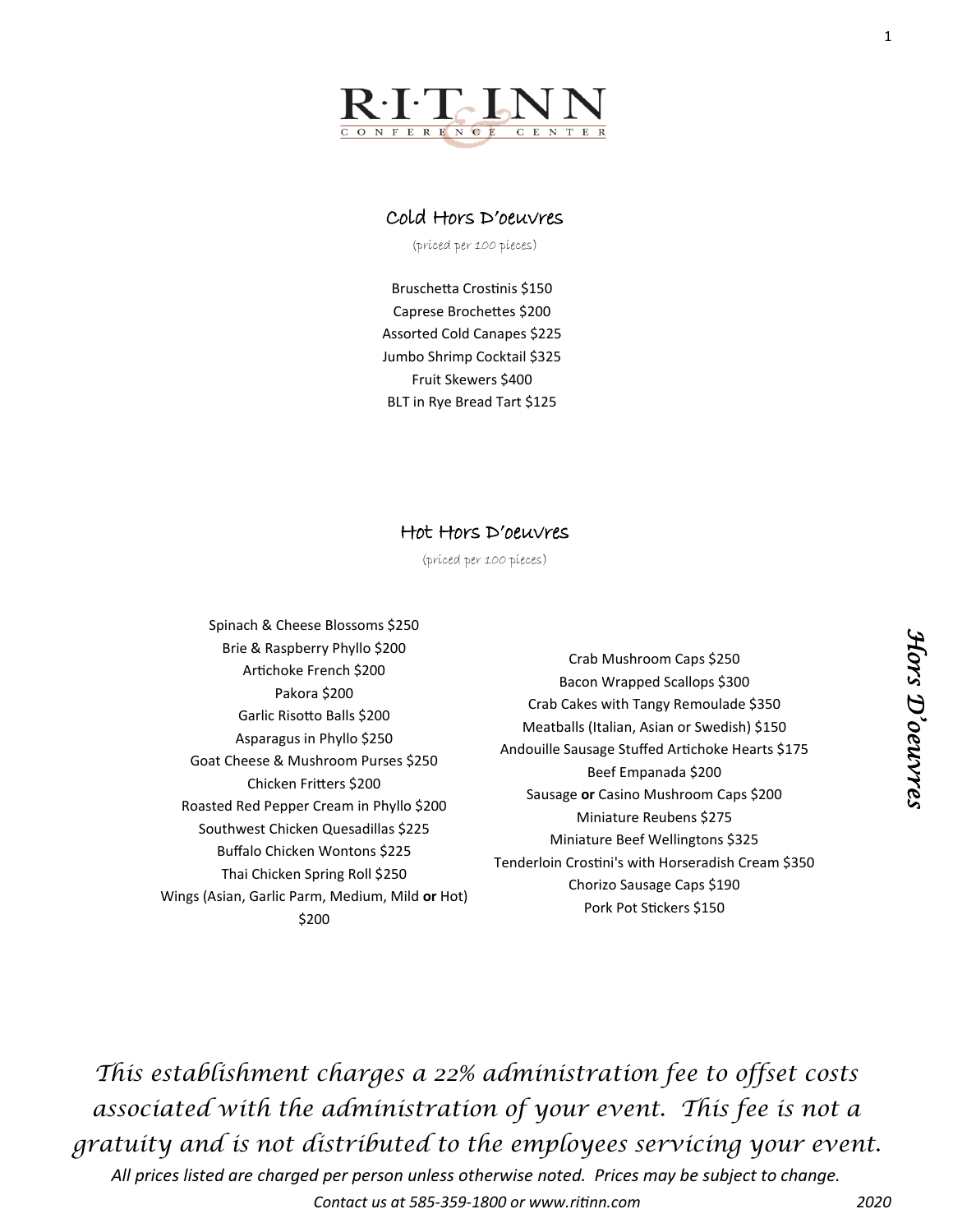

2



### Minimum of 20 Guests

### Hors D'oeuvres Packages

### The Classic \$7

**(Price based on Five Pieces Total Per Person)**

#### **Select Three:**

Bruschetta Crostinis BLT in Rye Bread Tart Meatballs (Italian, Asian or Swedish) Sausage **or** Casino Mushroom Caps Andouille Sausage Stuffed Artichoke Hearts Roasted Red Pepper Cream in Phyllo Thai Chicken Spring Rolls Brie & Raspberry Phyllo Artichoke French Chicken Fritters Pork Pot Stickers Pakora

# The Premier \$11

**(Price based on Five Pieces Total Per Person)**

#### **Select Three:**

Assorted Cold Canapes Miniature Reubens Southwest Chicken Quesadillas Sausage, Casino **or** Crab Mushroom Caps Garlic Risotto Balls Goat Cheese & Mushroom Purses Spinach & Cheese Blossoms Asparagus in Phyllo Buffalo Chicken Wontons Or Any from the Classic Package

### Displayed Hors D'oeuvres

Imported & Domestic Cheese Display \$5

Artistically Arranged on a Platter & Served with Assorted Crackers

### Vegetable Crudité \$5

Artistically Arranged Vegetables with Assorted Dips

# Fresh Fruit Display \$5

Artistically Cut & Arranged Fruits Garnished with a Variety of Berries Buffalo Chicken Wing Dip \$7

Served with Garlic Crostinis and Tortilla Chips

# Baked Brie Wheel \$8

Served in Puff Pastry with Orange Marmalade & Assorted Crackers

# Spreads & Dips \$7

Crostinis, Pita Triangles & Tortilla Chips **Choice of Two Dips:** Roasted Red Pepper Hummus Guacamole Bruschetta Traditional or Tropical Salsa Dill or French Onion Dip

*This establishment charges a 22% administration fee to offset costs associated with the administration of your event. This fee is not a gratuity and is not distributed to the employees servicing your event.* 

*All prices listed are charged per person unless otherwise noted. Prices may be subject to change. Contact us at 585-359-1800 or www.ritinn.com 2020* *Hors D'oeuvres* 

Hors D'oeuvres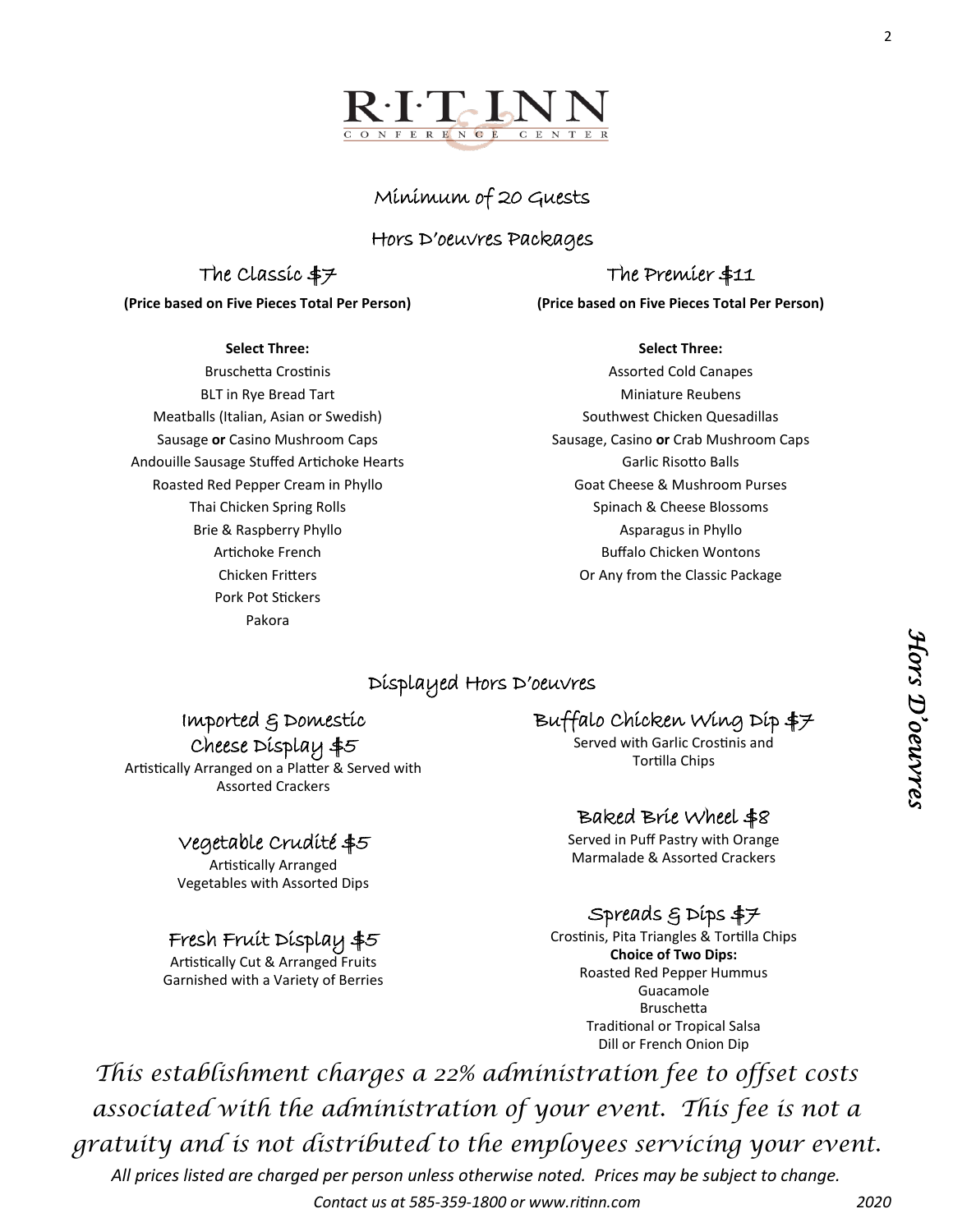3



Thank you for considering the RIT Inn & Conference Center for your upcoming event. Our Hotel offers you comfortable, elegant surroundings and a staff with the sincere desire to provide you with an enjoyable and successful visit. As is the case with most successful businesses, we find that certain guidelines and procedures help us ensure that you will be totally satisfied with your function. The following is included for your information.

#### *Payment Policy*

An acceptable form of payment must be agreed upon during the initial booking arrangements. Acceptable forms include advance deposit (prepayment), direct billing (subject to approval), purchase orders, or a completed credit card authorization form. An advance deposit will be applied to your final bill at full value. In the event that your scheduled function is cancelled, your deposit shall become property of the hotel.

#### *Guarantees*

We must be informed as to your guaranteed attendance at least five (5) business days prior to your gathering. This will be considered your minimum guarantee, which is not subject to reduction. We will be prepared to serve 5% over your guaranteed number.

#### *Security*

The Hotel will not assume responsibility for the damage or loss of any merchandise or articles left in the hotel prior to, during or following your meeting or banquet. Special arrangements for security can be made with your Sales Manager.

#### *Administrative Fee and Sales Tax*

THIS ESTABLISHMENT CHARGES A 22% ADMINISTRATIVE FEE TO OFFSET COSTS ASSOCIATED WITH THE ADMINISTRATION OF YOUR EVENT. THIS ADMINISTRATIVE FEE IS NOT A GRATUITY AND IS NOT DISTRIBUTED TO THE EMPLOYEES WHO SERVICE YOUR EVENT.

Any additional gratuity is at the sole discretion of our guests and is not required or expected. All food, beverage, administrative charges and sundry items are subject to an 8% State and Local Sales taxes unless documented proof of exception is provided.

#### *Beverage Service*

We offer a complete selection of beverages to compliment your event. Please note that alcoholic beverage sales and service are regulated by the State of New York. The Hotel, as a licensee, is responsible for administration of these regulations. Therefore, it is a policy, that no liquor, beer or wine may be brought into the Hotel from outside sources. Note that all servers are directed to refrain from serving any guest avoiding moderation.

#### *Audio Visual Services*

We are pleased to offer in-house audio visual services. Equipment is available on a rental basis. Please consult your Sales Manager for details.

#### *Smoking*

The RIT Inn & Conference Center is a smoke free environment. This includes all guestrooms, meeting rooms, public areas, pools, bars and restaurants.

*This establishment charges a 22% administration fee to offset costs associated with the administration of your event. This fee is not a gratuity and is not distributed to the employees servicing your event.* 

*All prices listed are charged per person unless otherwise noted. Prices may be subject to change. Contact us at 585-359-1800 or www.ritinn.com 2020*